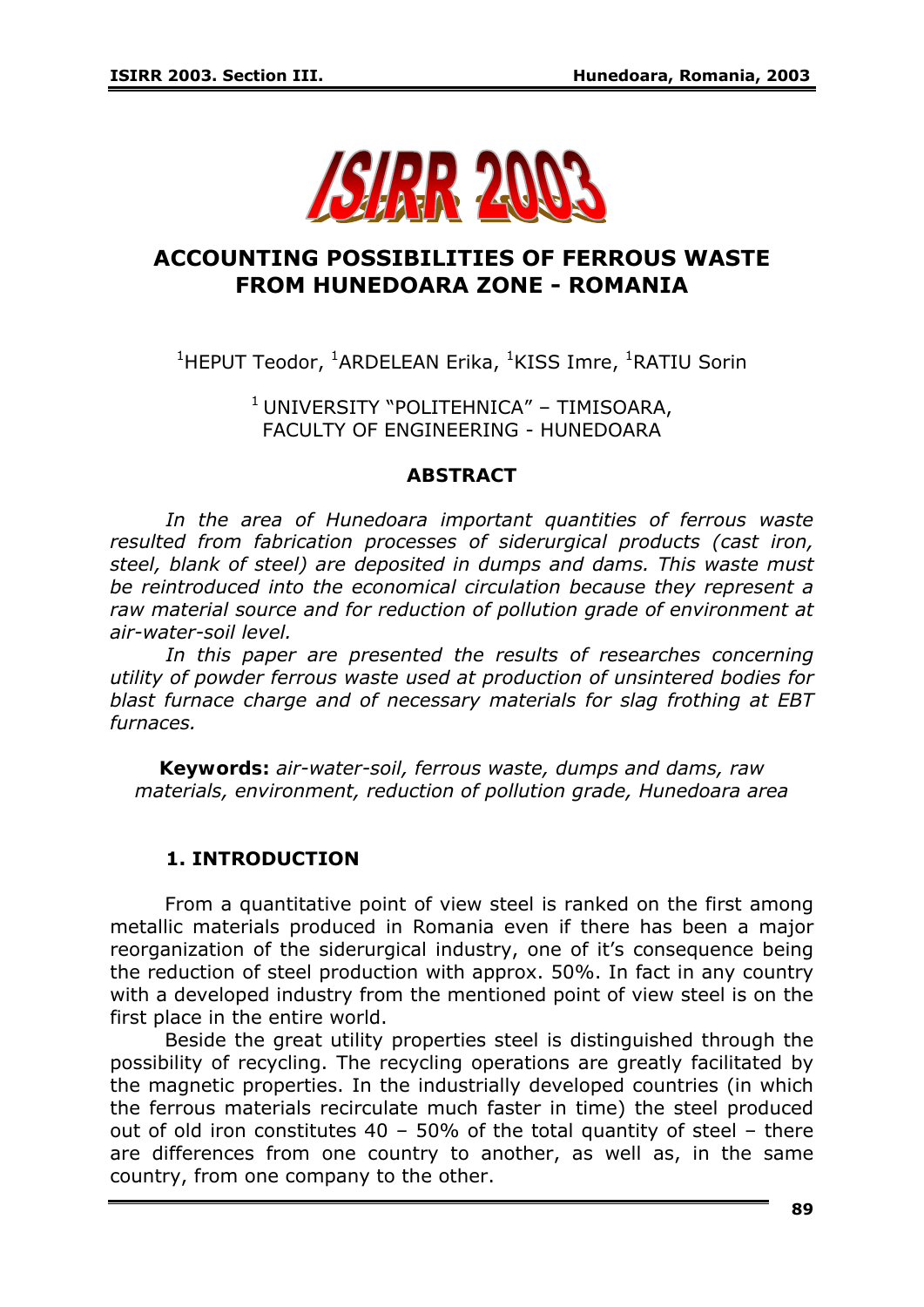To produce one tone of steel it is necessary to have a medium of two tones – raw materials, as well as auxiliary materials, including reducting materials. Considering the processing of large quantities of such raw materials, auxiliaries and reducting materials, there is also a considerable quantity of wastes. For example, at the TKS company's factory in Duisburg, in year 2000, the quantity of re-usable wastes was 1.1 million tones, or compared to the steel production, 110 kg per tone. This quantity refers to wastes for external delivery. Internally, much larger quantities are in discussion, and they are re-used as valuable raw materials in the appropriate equipments.

Taking into account the study above, we put into practice a series of testing which had as purpose the producing of briquettes out of pulverous, ferrous and basic materials. The materials that were used and their characteristics are presented in table 1.

*Table 1. The Chemical Composition of the Steel Dust and of the Ferrous Concentrate in the Thermal Power Station Dust [%].*

|                                                               |                                | The Chemical Composition, [%] |              |                  |           |      |      |            |          |                 |  |  |
|---------------------------------------------------------------|--------------------------------|-------------------------------|--------------|------------------|-----------|------|------|------------|----------|-----------------|--|--|
| Ferrous<br>Wastes                                             | Fe <sub>2</sub> O <sub>3</sub> | <b>FeO</b>                    | %Fe<br>total | SiO <sub>2</sub> | $Al_2O_3$ | CaO  | MgO  | <b>MnO</b> | $P_2O_5$ | Other<br>oxydes |  |  |
| <b>Steel Plant</b><br>Dust                                    | 90,03                          | 1,57                          | 64,71        | 1,25             | 0,25      | 0,45 | 0,15 | 4,57       | 0,3      | 1,70            |  |  |
| <b>Thermal</b><br>Power<br><b>Station Dust</b><br>Concentrate | 51,96                          | 13,39                         | 46,71        | 11,89            | 8,85      | 7,31 | 3,85 | 1,25       | 0,07     | 1,93            |  |  |

*Table 2. The Grain Composition of the Steel Plant Dust and the Thermal Power Station Dust Concentrate, [%]*

| <b>Ferrous Wastes</b>                                      | below 0,5µm | $0, 5 - 1, 0 \mu m$ | $1,0-1,5 \mu m$ | above $1,5 \mu m$ |  |  |  |  |  |
|------------------------------------------------------------|-------------|---------------------|-----------------|-------------------|--|--|--|--|--|
| <b>Steel Plant</b><br>Dust                                 | 11,23%      | 67,48%              | 12,52%          | 8,77%             |  |  |  |  |  |
| <b>Thermal Power</b><br><b>Station Dust</b><br>Concentrate | 12,02%      | 68,68%              | 13,42%          | 6,58%             |  |  |  |  |  |

*Table 3. The Chemical Composition of the Wastes Resulting from Preparing the Ores Through Roasting, [%]* 

| <b>Materials</b>                | The Chemical Composition, % |      |                                |       |           |       |      |            |  |  |
|---------------------------------|-----------------------------|------|--------------------------------|-------|-----------|-------|------|------------|--|--|
|                                 | SiO <sub>2</sub>            | FeO  | Fe <sub>2</sub> O <sub>3</sub> | Fe    | $Al_2O_3$ | CaO   | MgO  | <b>MnO</b> |  |  |
| <b>Waste Pond</b><br>Clarifying | 34,39                       | 7,01 | 7,84                           | 9,12  | 2,87      | 16,39 | 6,68 | 1.35       |  |  |
| Concentrate                     | 19,86                       | 9,92 | 18,64                          | 21,03 | 3,16      | 20,22 | 7,56 | 2,29       |  |  |
| Sterile after<br>concentration  | 37,60                       | 6,30 | 5,58                           | 6,45  | 2,87      | 15,16 | 6,58 | 1,41       |  |  |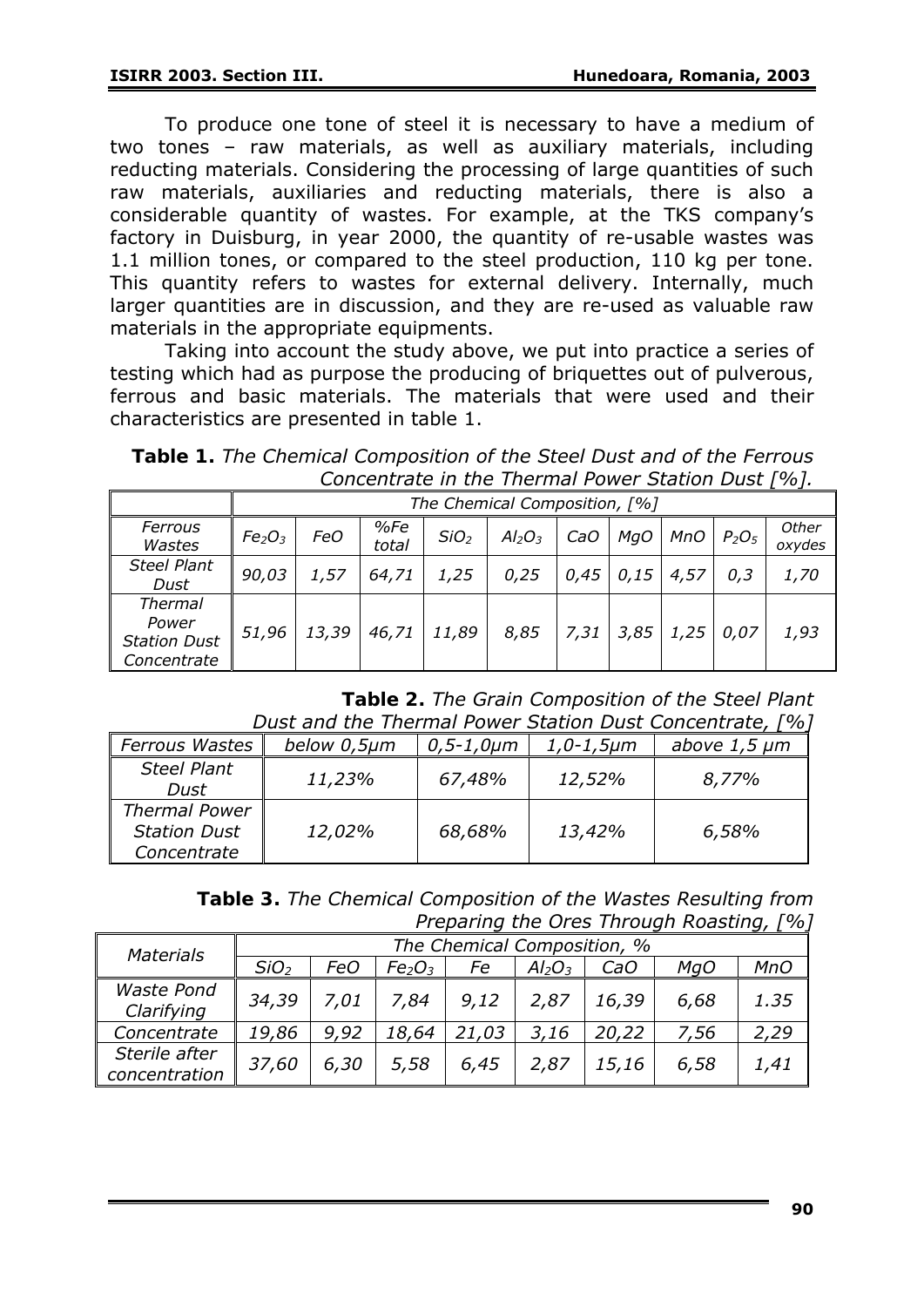*Table 4. The Chemical Composition of the Agglomerating and Furnace Dust, [%]* 

| Material                                          |                  |     |                                                    |    |  | The Chemical Composition, % |             |     |     |
|---------------------------------------------------|------------------|-----|----------------------------------------------------|----|--|-----------------------------|-------------|-----|-----|
|                                                   | SiO <sub>2</sub> | FeO | Fe <sub>2</sub> O <sub>3</sub>                     | Fe |  | $Al_2O_3$                   | CaO         | Ma( | MnO |
| Ferrous Waste<br>Agglomerating<br><b>Furnaces</b> |                  |     | $8,41$   7,12   26,45   25,86   0,11   1,11   17,7 |    |  | (1, 7, 11, 1)               | $8,43$ 2,02 |     |     |

#### *Table 5. The Chemical Composition of the Iron Scale, [%]*

| <b>Material</b>                            |                  | The Chemical Composition, % |                                |                                                              |  |  |  |           |      |      |     |
|--------------------------------------------|------------------|-----------------------------|--------------------------------|--------------------------------------------------------------|--|--|--|-----------|------|------|-----|
|                                            | SiO <sub>2</sub> | FeO                         | Fe <sub>2</sub> O <sub>3</sub> | Fe                                                           |  |  |  | $Al_2O_3$ | CaO  |      | MnC |
| Ferrous Waste<br>Agglomerating<br>Furnaces |                  |                             |                                | $\ $ 8,41   7,12   26,45   25,86   0,11   1,11   17,7   7,11 |  |  |  |           | 8,43 | 2.02 |     |

These materials were processed using the recipes presented in table 6. and a mixture of lime, cement and furnace slag as binding agent.

|                                   |                 | <b>I able 6.</b> The Recipe's Composition, 1 70 |            |            |  |  |  |
|-----------------------------------|-----------------|-------------------------------------------------|------------|------------|--|--|--|
| <b>Materials</b>                  | No. of Recipe's |                                                 |            |            |  |  |  |
|                                   |                 |                                                 |            |            |  |  |  |
| <b>Steel Plant Dust</b>           | 30              | 40                                              | 40         | 40         |  |  |  |
| <b>Furnace Dust</b>               | 15              | 15                                              | <i>10</i>  | 15         |  |  |  |
| Spathic Concentrate               | 10              | 5                                               | 5          | 5          |  |  |  |
| Ferrous Concentrate on the        | 5               | 5                                               | 0          |            |  |  |  |
| <b>Thermal Power Station Dust</b> |                 |                                                 |            |            |  |  |  |
| <b>Iron Scale</b>                 | 20              | 10                                              | 18         | 27         |  |  |  |
| Chip                              |                 |                                                 |            |            |  |  |  |
| <b>Fine Coke</b>                  | 2               | 2                                               | 3          | 3          |  |  |  |
| Lime Dust                         | 5               | 5                                               |            |            |  |  |  |
| Dolomite Dust                     |                 |                                                 |            |            |  |  |  |
| Cement                            | 6               |                                                 | 7          | 6          |  |  |  |
| <b>Furnace Slag</b>               | ົາ              |                                                 |            | っ          |  |  |  |
| Total                             | <i>100</i>      | <i>100</i>                                      | <i>100</i> | <i>100</i> |  |  |  |

*Table 6. The Recipe's Composition, [%]* 

The fine coke addition has the role of ensuring the reduction of ferrous oxides, in fact completing this process together with the carbon from the furnace dust.

The lime, cement, furnace slag addition has the role of binding the components and hardening the briquettes. To ensure a higher resistance of the briquettes, an addition of the chip is necessary.

The hardening of the briquettes takes place in the air, after a period of ten days an adequate hardening is to be noticed, therefore a fall from a height of two meters causes no destruction.

Due to objective causes, the production and testing of the briquettes was possible only in laboratory conditions.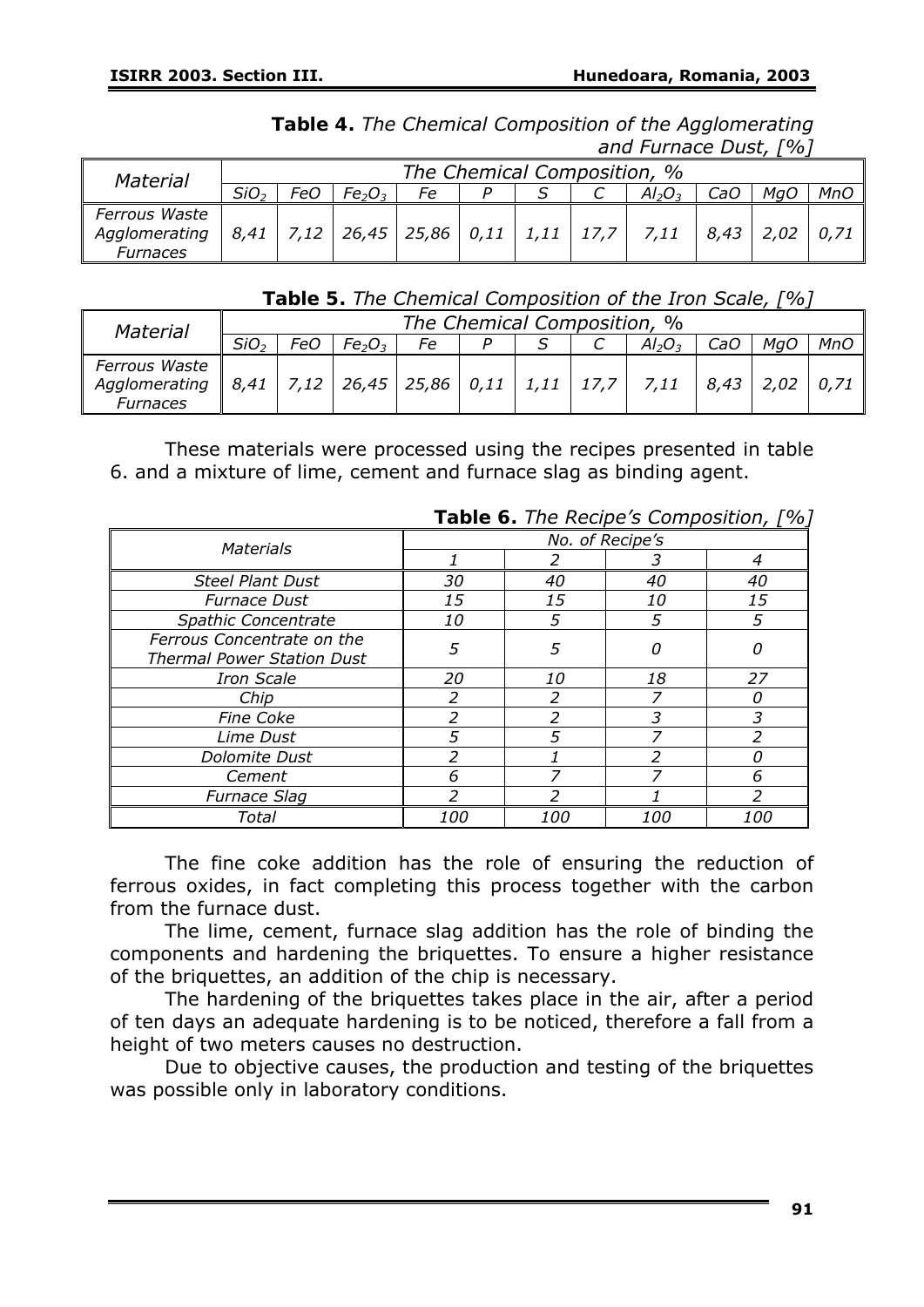The research was performed at the Tamann furnace in the "Steel Laboratory" of the Faculty of Engineering in Hunedoara, in a process containing four meltings (one for each recipe). The charge of the melting pot has the following composition, presented in *table 6*.

| No. Criteria | <b>Components of Charges</b> | Weight, g  |
|--------------|------------------------------|------------|
|              | * Ferrous Waste Powder       | 300        |
|              | <b>Briguette</b>             | <i>100</i> |
|              | Fluorite                     | 20         |
|              | Lime                         | 3С         |
|              | <b>Fine Coke</b>             |            |
|              | Total                        | 461        |

|  |  |  | Table 7. Components of The Experimented Charges |  |
|--|--|--|-------------------------------------------------|--|
|--|--|--|-------------------------------------------------|--|

*\* laboratory samples from "Siderurgica" Company – Hunedoara* 

 During the melting, a foaming of the slag was noticed, and this was intense than in the case of using briquettes produced with the first recipe. This fact is explainable with the use, in this case, of a larger concentration of spathic concentrate, which contains calcium carbonate and undissociated magnesium. The dissociation releases  $CO<sub>2</sub>$ , which causes the foaming of the slag.

 In all the cases, the reduction of ferrous oxides was very good, the resulting slag having a light colour, which is typical for slags with low contents of ferrous oxides.

## **5. CONCLUSIONS**

From the data presented in the studies written on this subject, as well as from the testing, we reached the following conclusions:

- the pulverous ferrous wastes and those with basic characteristics be re-introduced into the economical circulation from siderurgy;
- . the pulverous ferrous wastes can be processed either through pelletising or through briquetting;
- the composition of the recipes will be established according to the pulverous waste at disposal and to the destination of the processed materials for steeling;
- in obtaining pellets for steeling, the granulation of wastes (steel plant dust, furnaces dust, concentrates) raises no problems – than can be used as they are without undergoing a classifying process;
- with the local conditions, we consider an intensification of the recovery process for the wastes to be necessary, on one side because of their status as an iron source, a raw material in deficiency, and on the other side out of technological reasons;
- the wastes deposited in ponds and dumps can be recovered also.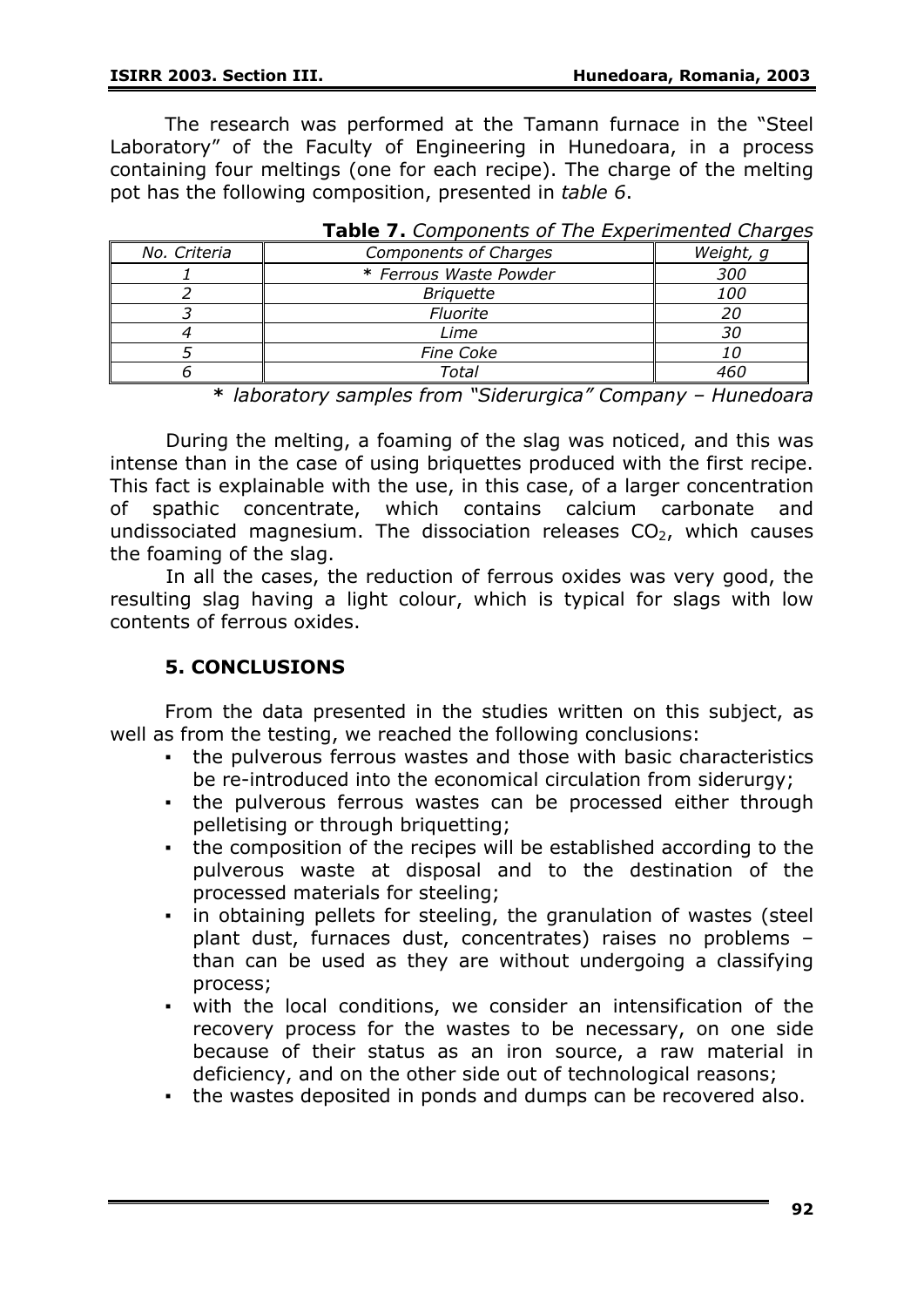## **6. BIBLIOGRAFY/REFERENCES**

- 1. **HEPUŢ, T., SOCALICI, A., KISS, I.**  *"Experiments on the production and testing lubricating powders obtained out of industrial wastes on*  steel continuous casting", V<sup>th</sup> International Symposium of Interdisciplinary Regional Research – ISIRR 2001, at Szeged Regional of the HUNGARIAN ACADEMY OF SCIENCES, SZEGED, HUNGARY, 4-6 October 2001, Technical Sciences (Energetics), pg. 193-194;
- 2. **HEPUŢ, T., MAKSAY, ŞT., ARDELEAN, M., KISS, I.**  *"Researches on the quality of lubricating powder used in steel continuous casting"*,  $V^{\text{th}}$ International Symposium of Interdisciplinary Regional Research – ISIRR 2001, at Szeged Regional of the HUNGARIAN ACADEMY OF SCIENCES, SZEGED, HUNGARY, 4-6 October 2001, Technical Sciences (Energetics), pg. 187-188
- 3. **HEPUŢ T., KISS I., RAŢIU S.** *"Possibilities of turning into account*  the ferrous powdery wastes in siderurgy", V<sup>th</sup> International Symposium of Interdisciplinary Regional Research – ISIRR 2001, at Szeged Regional of the HUNGARIAN ACADEMY OF SCIENCES, SZEGED, HUNGARY, 4-6 October 2001, Technical Sciences (Energetics), late abstracts
- 4. **ARDELEAN E., HEPUŢ T., MAKSAY ŞT., SOCALICI A., KISS I, RAŢIU S.** – *"Researches on the quality of lubricating powders used in steel continuous casting"*, in: "SCIENTIFIC BULLETIN" of the University "POLITEHNICA" TIMIŞOARA – series MECHANICS, 2001 Tomul 46, Fascicola 2, pg. 103…108
- 5. **HEPUŢ T., ARDELEAN E., SOCALICI A., KISS I, RAŢIU S., ARDELEAN M.** – *"Lubricating powders obtained out of industrial wastes on steel continuous casting"*, in: "SCIENTIFIC BULLETIN" of the University "POLITEHNICA" TIMIŞOARA – series MECHANICS, 2001 Tomul 46, Fascicola 2, pg. 109…112
- 6. **HEPUŢ T., KISS I., RAŢIU S., ARDELEAN M.** *"Industrial experiments regarding the ferrous powdery wastes in siderurgy",* in: "SCIENTIFIC BULLETIN" of the University "POLITEHNICA" TIMIŞOARA – series MECHANICS, 2001, Tomul 46, Fascicola 2, pg. 113…116
- 7. **HEPUŢ, T., KISS, I., ARDELEAN, E., POPA, E., ARDELEAN, M.**  *"Research and experiments regarding the quality of continuous cast steel"*, at Scientific Conference Research and Development of Mechanical Elements and Systems Jahorina – IRMES, SARAJEVO, BOSNIA & HERCEGOVINA, 2002
- 8. **HEPUŢ, T., IOAN, R., KISS, I., RATIU, S., PUTAN, V.**  *"Research and experiments regarding the environment's ecology, through the accounting of ferrous powdery wastes, stored in the ponds"*, at VI<sup>th</sup> International Symposium of Interdisciplinary Regional Research – ISIRR 2002, NOVI SAD, YUGOSLAVIA, 2002
- 9. **HEPUŢ, T., KISS, I., ARDELEAN, E., ARDELEAN, M., GĂVĂNESCU, A., MIHUŢ, G.** – *"Study regarding the environmental protection in the areas of the dolomite and lime plants"*, at VI<sup>th</sup> International Symposium of Interdisciplinary Regional Research – ISIRR 2002, NOVI SAD, YUGOSLAVIA, 2002;